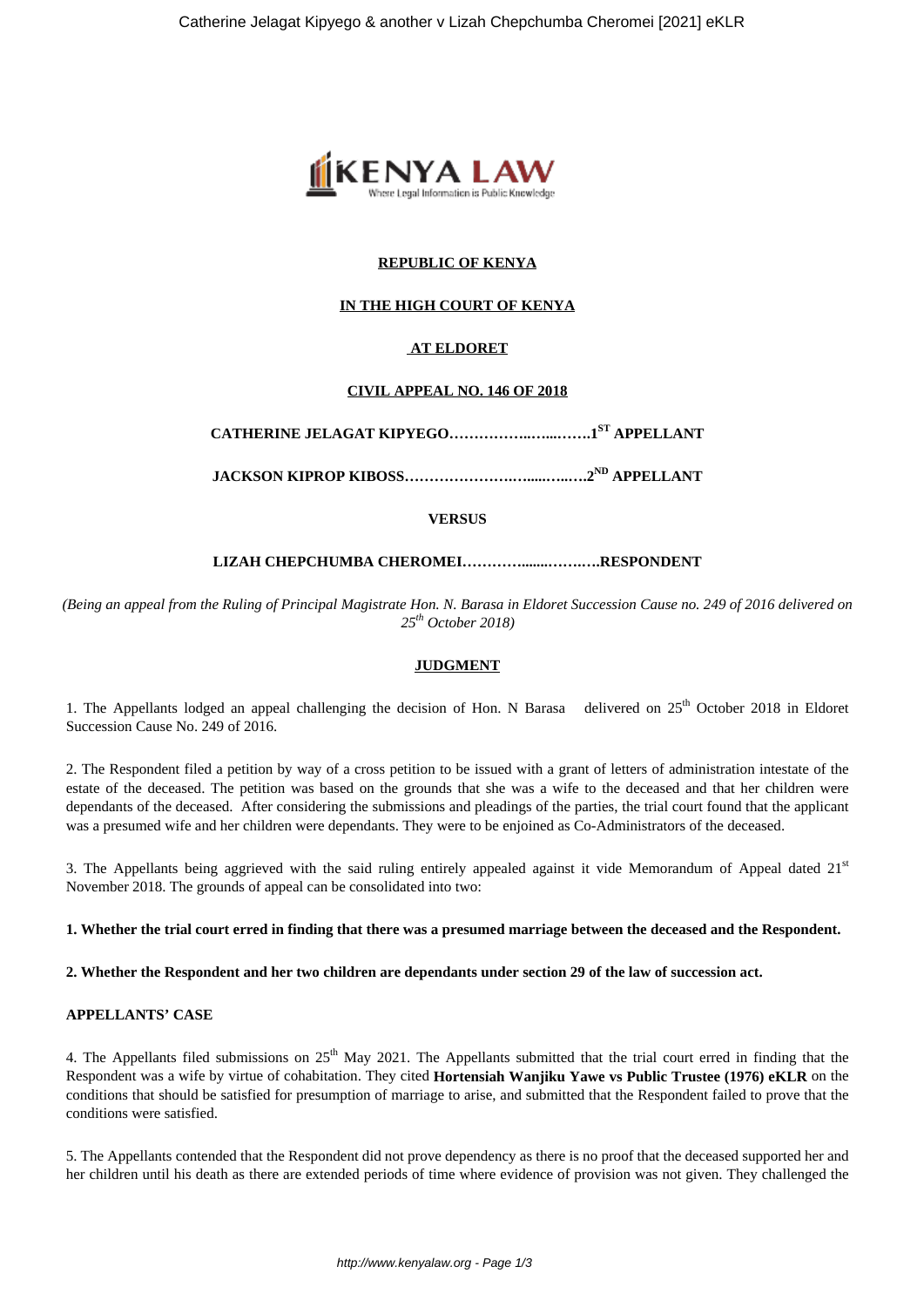finding of the court that the children were dependants based on the birth certificate. They cited section 12 of the Births and Death Registration Act on the same.

6. The Appellants submitted that the trial magistrate failed to appreciate that the Respondent supported her petition by relying on the Assistant Chief's letter from Kong'asis sub-location instead of the Chief's letter. They cited **re Estate of Stanley Mathenge Ruriga (Deceased) [2018] eKLR** and contended that the improper letters were used in making the petition and thus the Respondent was wrongfully made an administrator.

## **RESPONDENT'S CASE**

7. The Respondent filed submissions on  $15<sup>th</sup>$  September 2021. She submitted that she satisfied the trial court that there was long cohabitation and that she was married to the deceased. Further it was submitted that there was no reliance on the Chief's letter in determining the existence of marriage.

8. The Respondent cited article 53 (2) of the Constitution of Kenya and section 4 (2) and 3 (b) of the Children's' Act in support of the submission that the birth certificates before the court were proof that the deceased was the father of her children.

#### **DETERMINATION**

9. Upon consideration of the pleadings and the rival submissions of the parties herein, I identified the following issues for determination;

**1. Whether there was a presumed marriage between the Respondent and the deceased.**

**2. Whether the Respondent and children were dependants under section 29 of the Law of Succession Act.**

## **WHETHER THERE WAS A PRESUMED MARRIAGE**

10. In the case of **Joseph Gitau Githongo vs Victoria Mwihaki (2014) eKLR**, the court stated as follows:

**"It (presumption of marriage) is a concept born from an appreciation of the needs of the realities of life when a man and woman cohabit for a long period without solemnizing that union by going through a recognized form of marriage, then a presumption of marriage arises. If the woman is left stranded either cast away by the "husband", or otherwise he dies, occurrence which do happen, the law subject to the requisite proof, bestows the status of "wife" upon the woman to enable her to qualify for maintenance or a share in the estate of her deceased "husband"**

11. The principle of presumption of marriage as at the time of the trial court's decision was that cohabitation leads to the rise of a presumption of marriage for maintenance purposes in this instance.

15. In the premises an evaluation on what the threshold for a presumed marriage was at the time the court made its findings is necessary. The Court of Appeal in **Phylis Njoki Karanja & 2 Others vs Rosemary Mueni Karanja & Another NRB Civil Appeal No. 313 of 2001 [2009] eKLR**, sets out the threshold as follows;

**Before a presumption of marriage can arise a party needs to establish long cohabitation and acts of general repute; that long cohabitation is not mere friendship or that the woman is not a mere concubine but that the long cohabitation has crystallized into a marriage and it is safe to presume the existence of a marriage. We are of the view that since the presumption is in the nature of an assumption it is not imperative that certain customary rites be performed.**

On the issue of the Chief's letter, I find that the Assistant Chief's letter is sufficient for the purpose of ensuring the right party files the succession.

# **WHETHER THE RESPONDENT AND CHILDREN ARE DEPENDANTS**